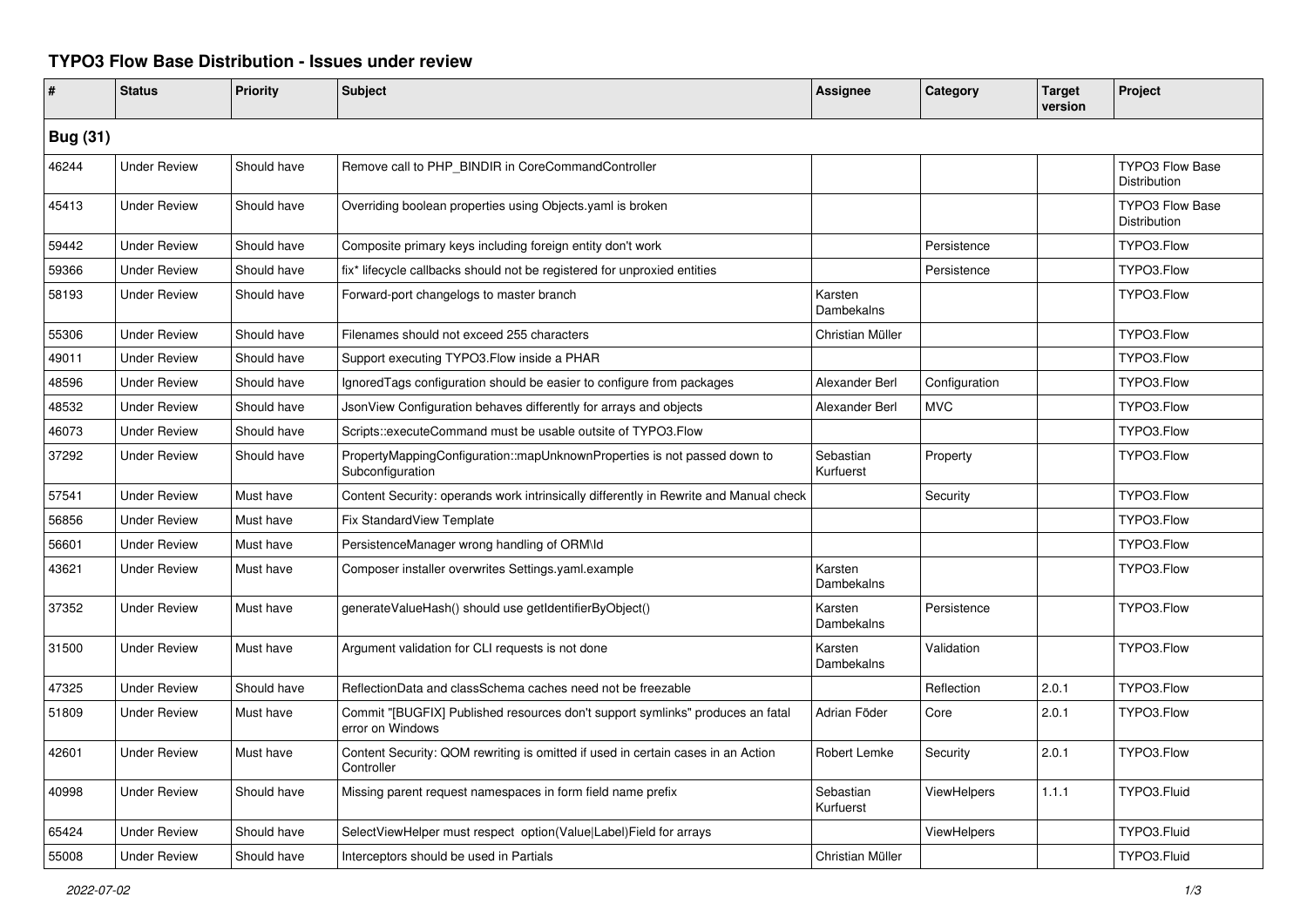| #            | <b>Status</b>       | <b>Priority</b> | <b>Subject</b>                                                                                            | Assignee                     | Category           | Target<br>version | Project         |  |
|--------------|---------------------|-----------------|-----------------------------------------------------------------------------------------------------------|------------------------------|--------------------|-------------------|-----------------|--|
| 53806        | <b>Under Review</b> | Should have     | Paginate widget maximumNumberOfLinks rendering wrong number of links                                      | <b>Bastian Waidelich</b>     | Widgets            |                   | TYPO3.Fluid     |  |
| 52536        | <b>Under Review</b> | Should have     | Errorclass not set if no property-attribute set                                                           |                              |                    |                   | TYPO3.Fluid     |  |
| 50888        | <b>Under Review</b> | Should have     | WSOD by changing name of section and if Fluid caches are generated                                        |                              |                    |                   | TYPO3.Fluid     |  |
| 47006        | <b>Under Review</b> | Should have     | widget identifier are not unique                                                                          |                              |                    |                   | TYPO3.Fluid     |  |
| 34682        | <b>Under Review</b> | Should have     | Radio Button missing checked on validation error                                                          |                              | ViewHelpers        |                   | TYPO3.Fluid     |  |
| 59057        | <b>Under Review</b> | Must have       | Hidden empty value fields shoud be disabled when related field is disabled                                | <b>Bastian Waidelich</b>     | ViewHelpers        |                   | TYPO3.Fluid     |  |
| 51239        | <b>Under Review</b> | Must have       | AbstractViewHelper use incorrect method signature for "\$this->systemLogger->log()                        | Adrian Föder                 | Core               |                   | TYPO3.Fluid     |  |
| 44234        | <b>Under Review</b> | Should have     | selectViewHelper's sorting does not respect locale collation                                              |                              | <b>ViewHelpers</b> | 2.1               | TYPO3.Fluid     |  |
| Feature (18) |                     |                 |                                                                                                           |                              |                    |                   |                 |  |
| 55793        | <b>Under Review</b> | Could have      | Add Support for groupBy                                                                                   | Kerstin<br>Huppenbauer       | Persistence        |                   | TYPO3.Flow      |  |
| 60095        | <b>Under Review</b> | Should have     | LockManager's LockHoldingStackPage should be configurable                                                 |                              | Configuration      |                   | TYPO3.Flow      |  |
| 59672        | <b>Under Review</b> | Should have     | Add support for Doctrine 2.5 embeddables                                                                  | Alexander Berl               | Persistence        |                   | TYPO3.Flow      |  |
| 54037        | <b>Under Review</b> | Should have     | JsonView accepts encoding options                                                                         |                              | <b>MVC</b>         |                   | TYPO3.Flow      |  |
| 51676        | <b>Under Review</b> | Should have     | Support of symlinks for Resources                                                                         |                              | Resource           |                   | TYPO3.Flow      |  |
| 48657        | <b>Under Review</b> | Should have     | support HTTP_RANGE                                                                                        |                              |                    |                   | TYPO3.Flow      |  |
| 47191        | <b>Under Review</b> | Should have     | Make (property) Validators aware of parent class and the property they belong to                          |                              | Validation         |                   | TYPO3.Flow      |  |
| 45100        | <b>Under Review</b> | Should have     | RequestDispatchingAspect should check if entry point can handle current request                           | Christopher<br><b>Hlubek</b> |                    |                   | TYPO3.Flow      |  |
| 37405        | <b>Under Review</b> | Should have     | When changing a property wich is used in routing the Link-VH should direkt to the<br>new properties value |                              | MVC - Routing      |                   | TYPO3.Flow      |  |
| 37373        | <b>Under Review</b> | Should have     | Make annotation overrides / "injection" via Objects yaml possible                                         | <b>Marc Neuhaus</b>          | Configuration      |                   | TYPO3.Flow      |  |
| 35030        | <b>Under Review</b> | Should have     | Dynamic locale detection                                                                                  | Karsten<br>Dambekalns        | 118n               |                   | TYPO3.Flow      |  |
| 29972        | <b>Under Review</b> | Should have     | <b>Configurable Redirects</b>                                                                             | <b>Tim Kandel</b>            | MVC - Routing      |                   | TYPO3.Flow      |  |
| 50115        | <b>Under Review</b> | Must have       | During the policy loading, we need to take care if class exist                                            | Dominique Feyer              | Security           |                   | TYPO3.Flow      |  |
| 52640        | <b>Under Review</b> | Should have     | Create an UnlessViewHelper as opposite to the IfViewHelper                                                | Marc Neuhaus                 |                    |                   | TYPO3.Fluid     |  |
| 49756        | <b>Under Review</b> | Should have     | Select values by array key in checkbox viewhelper                                                         |                              |                    |                   | TYPO3.Fluid     |  |
| 46257        | <b>Under Review</b> | Should have     | Add escape sequence support for Fluid                                                                     |                              | Core               |                   | TYPO3.Fluid     |  |
| 43346        | <b>Under Review</b> | Should have     | Allow property mapping configuration via template                                                         | Karsten<br>Dambekalns        | <b>ViewHelpers</b> | 2.1               | TYPO3.Fluid     |  |
| 43424        | <b>Under Review</b> | Should have     | Support subpackage when kickstarting model & repository                                                   | Karsten<br>Dambekalns        |                    | 2.0.1             | TYPO3.Kickstart |  |